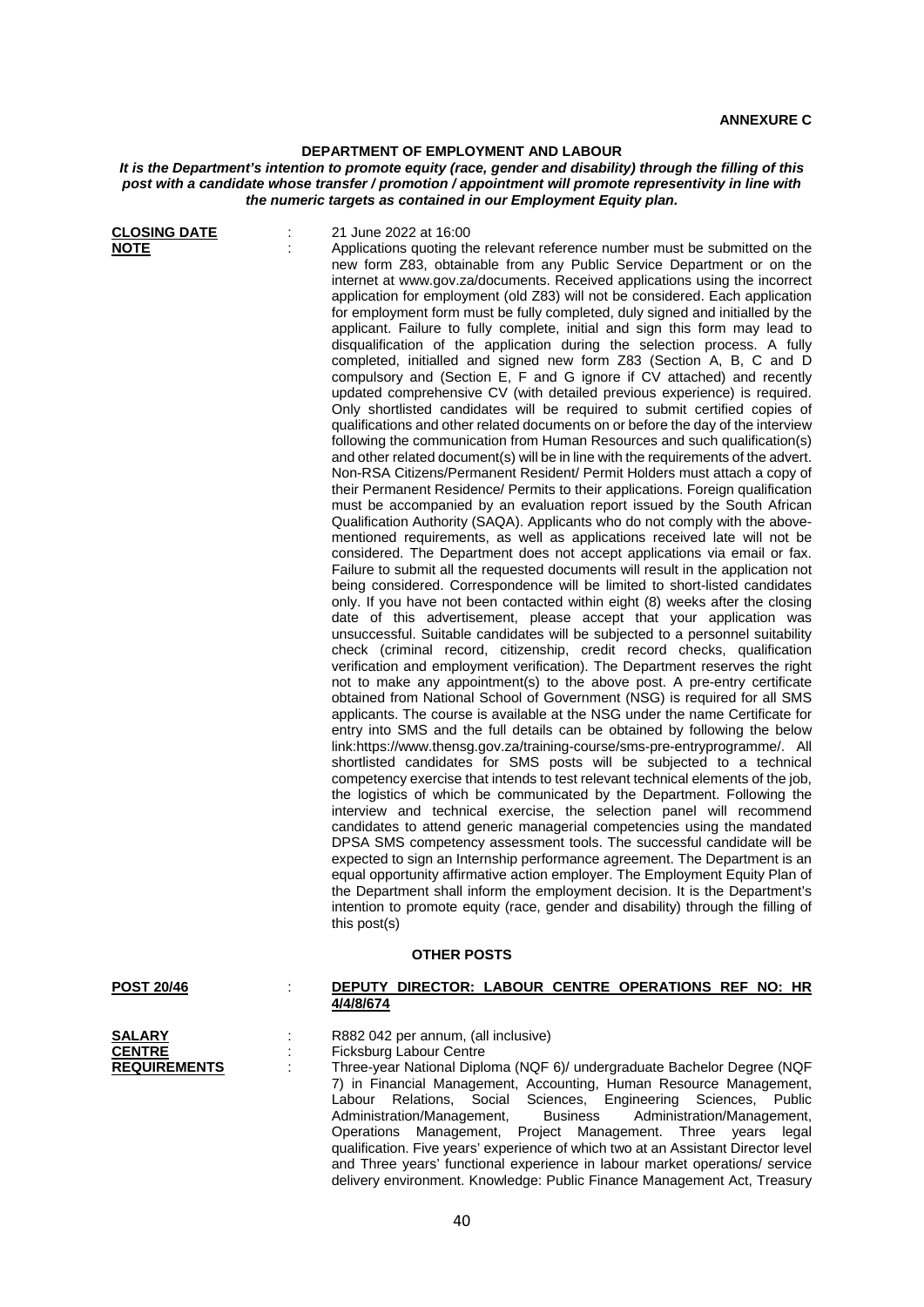|                                      |   | regulations, Supply chain management processes, Asset management, All<br>labour legislations, Departmental Policies & Procedures, Public Service<br>Regulations, Batho Pele Principles, Service Delivery Improvement Plan. Skills:<br>Management, Computer skills, Presentation skills, Communication (Both<br>verbal & written), Interpersonal, Conflict Management, Leadership, Project<br>management, Diversity Management, Change Management, Monitoring and<br>Evaluation.                                                                                                                                                                                                                                                                                                                                                                                                                                                                                                                                                                                                                                                                                                                                                                                                                                                                                                                        |
|--------------------------------------|---|--------------------------------------------------------------------------------------------------------------------------------------------------------------------------------------------------------------------------------------------------------------------------------------------------------------------------------------------------------------------------------------------------------------------------------------------------------------------------------------------------------------------------------------------------------------------------------------------------------------------------------------------------------------------------------------------------------------------------------------------------------------------------------------------------------------------------------------------------------------------------------------------------------------------------------------------------------------------------------------------------------------------------------------------------------------------------------------------------------------------------------------------------------------------------------------------------------------------------------------------------------------------------------------------------------------------------------------------------------------------------------------------------------|
| <b>DUTIES</b>                        |   | Manage the service delivery objectives as per mandate of the Department of<br>Labour (daily). Represent the Department in Key stakeholder forums including<br>interdepartmental structure of government and municipalities (Intermediate).<br>Implement and manage service delivery improvement plan. Manage all<br>resources of the Labour Centre (Daily).                                                                                                                                                                                                                                                                                                                                                                                                                                                                                                                                                                                                                                                                                                                                                                                                                                                                                                                                                                                                                                            |
| <b>ENQUIRIES</b>                     |   | Ms E Maneli Tel No: (051) 505 6203                                                                                                                                                                                                                                                                                                                                                                                                                                                                                                                                                                                                                                                                                                                                                                                                                                                                                                                                                                                                                                                                                                                                                                                                                                                                                                                                                                     |
| <b>APPLICATIONS</b>                  |   | Chief Director: Provincial Operations: Private Bag X 522, Bloemfontein, 9300                                                                                                                                                                                                                                                                                                                                                                                                                                                                                                                                                                                                                                                                                                                                                                                                                                                                                                                                                                                                                                                                                                                                                                                                                                                                                                                           |
| <b>FOR ATTENTION</b>                 |   | Or hand deliver at Laboria House, 43 Charlotte Maxeke Street, Bloemfontein.<br>Sub-directorate: Human Resources Operations, Free State                                                                                                                                                                                                                                                                                                                                                                                                                                                                                                                                                                                                                                                                                                                                                                                                                                                                                                                                                                                                                                                                                                                                                                                                                                                                 |
| <b>POST 20/47</b>                    | t | DISABILITY MANAGER (ASSISTANT DIRECTOR: (OCCUPATIONAL<br><b>THERAPY) REF NO: HR 4/4/8/639</b>                                                                                                                                                                                                                                                                                                                                                                                                                                                                                                                                                                                                                                                                                                                                                                                                                                                                                                                                                                                                                                                                                                                                                                                                                                                                                                          |
|                                      |   |                                                                                                                                                                                                                                                                                                                                                                                                                                                                                                                                                                                                                                                                                                                                                                                                                                                                                                                                                                                                                                                                                                                                                                                                                                                                                                                                                                                                        |
| <b>SALARY</b>                        |   | R525 087 - R582 771 per annum, (OSD)                                                                                                                                                                                                                                                                                                                                                                                                                                                                                                                                                                                                                                                                                                                                                                                                                                                                                                                                                                                                                                                                                                                                                                                                                                                                                                                                                                   |
| <b>CENTRE</b>                        |   | Provincial Office: Free State                                                                                                                                                                                                                                                                                                                                                                                                                                                                                                                                                                                                                                                                                                                                                                                                                                                                                                                                                                                                                                                                                                                                                                                                                                                                                                                                                                          |
| <b>REQUIREMENTS</b><br><b>DUTIES</b> |   | National Diploma / Degree in Occupational Therapy. Post Graduate Diploma<br>in Vocational Rehabilitation will be added as an advantage. Minimum five (5)<br>year's relevant experience post community service. A proven track record in<br>vocational rehabilitation. Registration with the HPCSA. Knowledge: DoL and<br>Compensation Fund business strategies and goals, Directorate goals and<br>performance requirements, Compensation Fund Value Chain and business<br>processes, Public Services Regulations, Policies and Procedures, Customer<br>Service (Batho Pele Principles). Skills: Rehabilitation skills, Analytical skills,<br>Business Writing skills, Required IT skills, Strategic leadership Leadership,<br>Financial Management, knowledge Management, Service Delivery Innovation<br>(SDI), Planning and Organizing, Problem Solving and Analysis, Decision<br>Making, Accountability, Client Orientation Customer Focus, Communication,<br>Work Ethics and self-management, Risk Management and Corporate<br>Governance, Environmental Awareness.<br>Manage early return wot work and community re-integration programmes.<br>Participate in the development/ review of rehabilitation strategy, policies and<br>protocols in accordance with the national legislative framework. Establish and<br>maintain relationship with various internal and external stakeholders. Manage |
| <b>ENQUIRIES</b>                     |   | the Disability Management Section.<br>Dr. Ndzuta Tel No: (051) 505 6300                                                                                                                                                                                                                                                                                                                                                                                                                                                                                                                                                                                                                                                                                                                                                                                                                                                                                                                                                                                                                                                                                                                                                                                                                                                                                                                                |
| <b>APPLICATIONS</b>                  |   | Chief Director: Human Resources Management: Private Bag X 522,<br>Bloemfontein, 9300 Or hand deliver at Laboria House, 43 Charlotte Maxeke                                                                                                                                                                                                                                                                                                                                                                                                                                                                                                                                                                                                                                                                                                                                                                                                                                                                                                                                                                                                                                                                                                                                                                                                                                                             |
| <b>FOR ATTENTION</b>                 |   | Street, Bloemfontein.<br>Sub-directorate: Human Resources Operations, Free State                                                                                                                                                                                                                                                                                                                                                                                                                                                                                                                                                                                                                                                                                                                                                                                                                                                                                                                                                                                                                                                                                                                                                                                                                                                                                                                       |
| <b>POST 20/48</b>                    |   | PRINCIPAL INSPECTOR: EMPLOYMENT EQUITY REF NO: HR 4/4/10/45                                                                                                                                                                                                                                                                                                                                                                                                                                                                                                                                                                                                                                                                                                                                                                                                                                                                                                                                                                                                                                                                                                                                                                                                                                                                                                                                            |
| <b>SALARY</b>                        |   | R477 090 per annum                                                                                                                                                                                                                                                                                                                                                                                                                                                                                                                                                                                                                                                                                                                                                                                                                                                                                                                                                                                                                                                                                                                                                                                                                                                                                                                                                                                     |
| <b>CENTRE</b>                        |   | Provincial Office: Mmabatho                                                                                                                                                                                                                                                                                                                                                                                                                                                                                                                                                                                                                                                                                                                                                                                                                                                                                                                                                                                                                                                                                                                                                                                                                                                                                                                                                                            |
| <b>REQUIREMENTS</b>                  |   | Three- years tertiary qualification in Labour Relations Management/ BCOM<br>Law/ LLB. A valid Driver's licence (B). Two (2) years supervisory experience<br>and Two (2) years functional experience in Labour/ Inspection Enforcement<br>Services. Knowledge: Departmental Policies and Procedures, Batho Pele<br>Principle, Public Financial Management Act (PFMA), Public Service<br>Regulations, Employment Equity Act and COIDA. Skills: Planning and<br>Computer Literacy, Communication,<br>Problem<br>Solving,<br>Organising,<br>Interviewing, listening and observation, Presentation, Research, Project<br>management, Analytical and Innovative.                                                                                                                                                                                                                                                                                                                                                                                                                                                                                                                                                                                                                                                                                                                                             |
| <b>DUTIES</b>                        |   | Ensure the implementation of programmes, work plans and policies for<br>Employment Equity Act and Regulations. Conduct investigations and<br>inspections into complex cases that have not been resolved or referred to<br>ensure compliance with Employment Equity Act. Monitor, evaluate and report<br>on the impact of Employment Equity Act Programmes. Provide technical advice<br>on the sector specific to Employment Equity Act matters.                                                                                                                                                                                                                                                                                                                                                                                                                                                                                                                                                                                                                                                                                                                                                                                                                                                                                                                                                        |
| <b>ENQUIRIES</b>                     |   | Mr S Mogakane Tel No: (018) 387 8100                                                                                                                                                                                                                                                                                                                                                                                                                                                                                                                                                                                                                                                                                                                                                                                                                                                                                                                                                                                                                                                                                                                                                                                                                                                                                                                                                                   |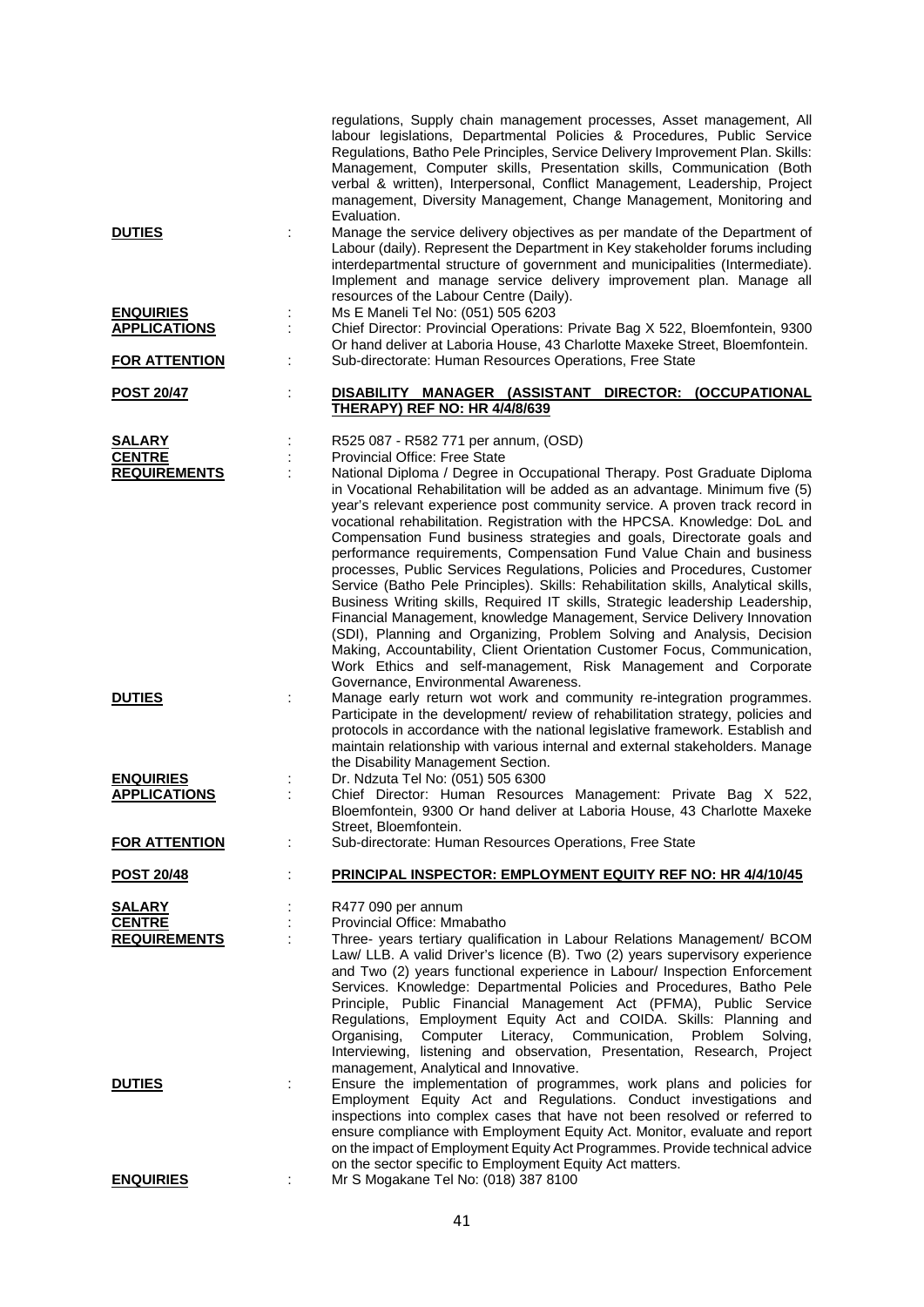| <b>APPLICATIONS</b>                                             | Acting Chief Director: Provincial Operations: Private Bag X 2040, Mmabatho,<br>2735 Or hand delivery to 2nd Floor, Provident House, University Drive,<br>Mmabatho                                                                                                                                                                                                                                                                                                                                                                                                                                                                                                                                                                                                                                                                                                                                                                                                                                                                                                                                        |
|-----------------------------------------------------------------|----------------------------------------------------------------------------------------------------------------------------------------------------------------------------------------------------------------------------------------------------------------------------------------------------------------------------------------------------------------------------------------------------------------------------------------------------------------------------------------------------------------------------------------------------------------------------------------------------------------------------------------------------------------------------------------------------------------------------------------------------------------------------------------------------------------------------------------------------------------------------------------------------------------------------------------------------------------------------------------------------------------------------------------------------------------------------------------------------------|
| <b>POST 20/49</b>                                               | <b>ASSISTANT DIRECTOR: PERFORMANCE INFORMATION MANAGEMENT</b><br>(PIM) REF NO: HR4/4/7/84                                                                                                                                                                                                                                                                                                                                                                                                                                                                                                                                                                                                                                                                                                                                                                                                                                                                                                                                                                                                                |
| <b>SALARY</b><br><b>CENTRE</b><br><b>REQUIREMENTS</b>           | R477 090 per annum<br>Provincial Office Mpumalanga<br>Three (3) years relevant qualification in Public Administration/Public<br>Management/ Monitoring and Evaluation/ an Advanced Diploma in Monitoring<br>and Evaluation. A valid driver's licence. Four (4) years functional experience in<br>Performance Management/ Statistics Services/ Monitoring and Evaluation of<br>which three years (3) function at the Office/ Senior Officer Level. Knowledge:<br>Public Service Act, Public Service Regulations and relevant prescripts, Labour<br>legislation and relevant policies, Batho Pele principles, Statistics and Database<br>software packages, Functioning of DEL Labour Centres and Business Units,<br>Labour market dynamics. Skills: General management, Project management,<br>Communication, Computer Literacy, Interpersonal relation, Leadership, Data<br>analysis, Analytical, Innovative.                                                                                                                                                                                            |
| <b>DUTIES</b>                                                   | Verify and align the National APP to the Provincial APP and Labour Centre<br>work plan in respect of the Department's policy and planning purposes. Verify<br>and develop the Provincial Information reports. Manage the analysis of the<br>provincial performance information to determine the impact on the Labour<br>market. Oversee the management of the provincial resource centre/library.<br>Manage all the resource of the Sub-Unit.                                                                                                                                                                                                                                                                                                                                                                                                                                                                                                                                                                                                                                                            |
| <b>ENQUIRIES</b><br><b>APPLICATIONS</b>                         | Mr SF Potgieter Tel No: 013 653 3800<br>Deputy Director: LMIS: Private Bag X7263, Emalahleni, 1035 or hand deliver<br>at: Labour Building, Corner Hofmeyer Street and Beatty Avenue, Emalahleni.                                                                                                                                                                                                                                                                                                                                                                                                                                                                                                                                                                                                                                                                                                                                                                                                                                                                                                         |
| <b>POST 20/50</b>                                               | <u> ASSISTANT DIRECTOR: LABOUR ACTIVATION PROGRAMMES REF NO:</u><br><b>HR 4/4/8/17 (X2 POSTS)</b><br>(Re-advertisement, applicants who previously applied must-reapply)                                                                                                                                                                                                                                                                                                                                                                                                                                                                                                                                                                                                                                                                                                                                                                                                                                                                                                                                  |
| <b>SALARY</b><br><b>CENTRE</b><br><b>REQUIREMENTS</b>           | R382 245 per annum<br>Provincial Office: Northern Cape<br>Three (3) year tertiary qualification in Public Administration/ Public<br>Management/ Business Administration/ Business Management/ Development<br>Studies/ Social Science. Valid driver's license. 4 Years experience of which<br>two (2) years must functional experience in Labour Activation Programme/<br>Employment Programmes/ Enterprise Development/ Entrepreneurial, and two<br>years (2) experience at a supervisory level. Knowledge: Public Financial<br>Management Act (PFMA), Public Service Regulations (PSR), Labour<br>Activation Framework, Skills Development Act (SDA), Project Management<br>Principles (PMP), Diversity Management, Basic Education and Training (BET),<br>Unemployment Insurance Act (UIA), Unemployment Insurance Contribution<br>Act (UICA), Project Management Methodology (PMBOK). Skills: Negotiation,<br>Interpersonal, Presentation, Problem Solving, Planning and Organizing, Policy<br>analysis and interpretation, Communication (verbal and written), Computer<br>Literacy, Report Writing. |
| <b>DUTIES</b>                                                   | Implementing training/skills programmes relevant stakeholders that will benefit<br>UIF Beneficiaries. Track and monitor progress on identified beneficiaries and<br>institutions funded by Labour Activation. Implement information management<br>systems and ensure the records in the section are maintained. Conduct<br>Advocacy campaigns to create awareness on Labour Activation Programmes.                                                                                                                                                                                                                                                                                                                                                                                                                                                                                                                                                                                                                                                                                                       |
| <b>ENQUIRIES</b><br><b>APPLICATIONS</b><br><b>FOR ATTENTION</b> | Mr A Senakhomo, Tel No: (053) 838 1518<br>÷<br>Chief Director: Provincial Operations: Private Bag X 5012, Kimberley, 8301 or<br>hand deliver at Cnr Compound and Pniel Road<br>Human Resources Operations, Provincial Office Kimberley                                                                                                                                                                                                                                                                                                                                                                                                                                                                                                                                                                                                                                                                                                                                                                                                                                                                   |
| <b>POST 20/51</b>                                               | <b>SUPERVISOR REGISTRATION SERVICES REF NO: HR 4/4/8/670</b>                                                                                                                                                                                                                                                                                                                                                                                                                                                                                                                                                                                                                                                                                                                                                                                                                                                                                                                                                                                                                                             |
| <b>SALARY</b><br><b>CENTRE</b><br><b>REQUIREMENTS</b>           | R321 543 per annum<br>Ficksburg Labour Centre<br>Three (3) years qualification in Business Administration/ Management; Public<br>Administration Management and Operations Management. 2 years functional<br>experience in registration services. Knowledge: All Labour Legislations and                                                                                                                                                                                                                                                                                                                                                                                                                                                                                                                                                                                                                                                                                                                                                                                                                  |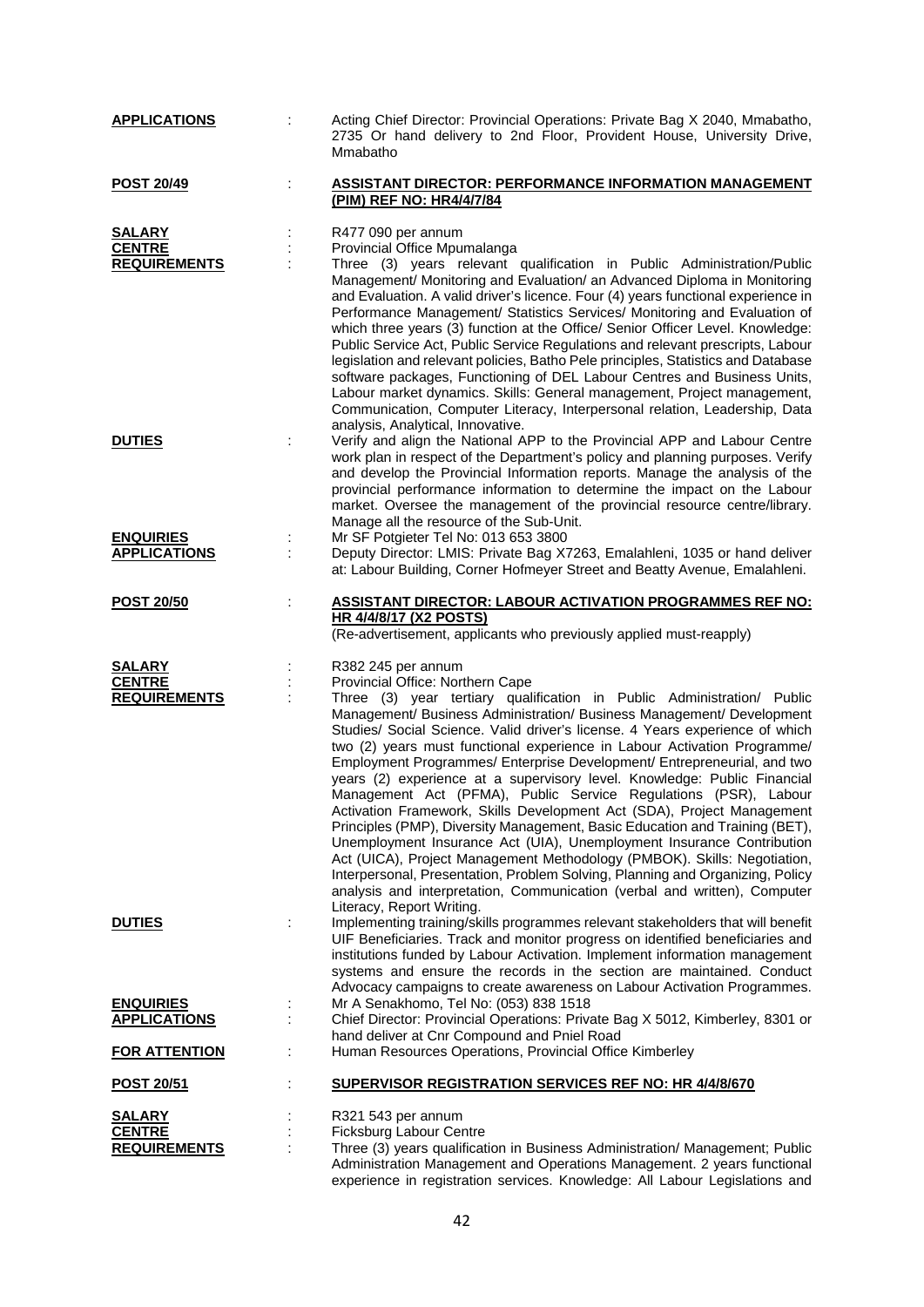|                           | Regulations, Private Employment Agency regulations and related ILO<br>conventions, Batho Pele principles, Public Services Act, Public Services<br>Regulations, Knowledge of the Departmental Policies, Procedures and<br>Guidelines. Skills: Problem Solving, Computer Literacy, Basic interpersonal,<br>Listening, Communication, Ability to interpret legislation, Telephone etiquette,<br>Mediation, Analytical.                                                                                                                                                                                                                                           |
|---------------------------|---------------------------------------------------------------------------------------------------------------------------------------------------------------------------------------------------------------------------------------------------------------------------------------------------------------------------------------------------------------------------------------------------------------------------------------------------------------------------------------------------------------------------------------------------------------------------------------------------------------------------------------------------------------|
| <b>DUTIES</b>             | Monitor and oversee the help desk as the first point of the entry within the<br>Registration Service. Oversee the employment service rendered to all clients.<br>Monitor the process of Unemployment Insurance Benefits applications and<br>Employer Declarations. Monitor and analyse the applications of Compensation<br>for Injury and Disease Act (COIDA) and Employer registration forms for<br>COIDA. Attend to all complaints regarding legislation and follow up on pending<br>complaints.                                                                                                                                                            |
| <b>ENQUIRIES</b>          | Mr L Tlali Tel No: (051) 933 2299                                                                                                                                                                                                                                                                                                                                                                                                                                                                                                                                                                                                                             |
| <b>APPLICATIONS</b>       | Chief Director: Provincial Operations: Private Bag X 522, Bloemfontein, 9300<br>Or hand deliver at Laboria House, 43 Charlotte Maxeke Street, Bloemfontein.                                                                                                                                                                                                                                                                                                                                                                                                                                                                                                   |
| <b>FOR ATTENTION</b><br>t | Sub-directorate: Human Resources Operations, Free State                                                                                                                                                                                                                                                                                                                                                                                                                                                                                                                                                                                                       |
| <b>POST 20/52</b>         | <b>EMPLOYER AUDIT SERVICE OFFICER REF NO: HR 4/4/8/25</b>                                                                                                                                                                                                                                                                                                                                                                                                                                                                                                                                                                                                     |
| <b>SALARY</b>             | R261 372 per annum                                                                                                                                                                                                                                                                                                                                                                                                                                                                                                                                                                                                                                            |
| <b>CENTRE</b>             | Provincial Office: Northern Cape                                                                                                                                                                                                                                                                                                                                                                                                                                                                                                                                                                                                                              |
| <b>REQUIREMENTS</b>       | Three years' tertiary qualifications Labour Relations Management/BCOM Law/<br>LLB/ Internal Audit, Valid drivers licence (B), One (1) year functional<br>experience in Auditing. Knowledge: Departmental Policies and procedures,<br>Batho Pele Principles, Public Service Act and Regulations, OHS Act and<br>Regulations, COIDA, UIA, PFMA, BCEA, SDLA, LRA, UI Contribution Act,<br>Skills Development Act, Employment Equity Act. Skills: Facilitation, Planning<br>and Organizing, Computer literacy, Interpersonal, problem Solving,<br>interviewing skills, Communication Written and Verbal, Innovative, Analytical,<br>Research, Project Management. |
| <b>DUTIES</b>             | Perform and monitor the implementation of UIA and COIDA programs. Analyse<br>the system that provide expert advice on sector specific UIA & COIDA matters.<br>Co-ordinate the process that monitor and evaluate impact of UIA & COIDA<br>programs. Provide support in the implementation of Advocacy Campaigns on<br>UI & COIDA regularly and when there are amendments.                                                                                                                                                                                                                                                                                      |
| <b>ENQUIRIES</b>          | Mr IS Vass Tel No: (053) 838 1652                                                                                                                                                                                                                                                                                                                                                                                                                                                                                                                                                                                                                             |
| <b>APPLICATIONS</b>       | Chief Director: Provincial Operations: Private Bag X 5012, Kimberley, 8301 Or<br>hand deliver at c/o Pniel & Compound Street, Kimberley.                                                                                                                                                                                                                                                                                                                                                                                                                                                                                                                      |
| <b>POST 20/53</b>         | <b>OFFICE ADMINISTRATOR REF NO: HR 4/4/8/42</b>                                                                                                                                                                                                                                                                                                                                                                                                                                                                                                                                                                                                               |
| SALARY                    | R261 372 per annum                                                                                                                                                                                                                                                                                                                                                                                                                                                                                                                                                                                                                                            |
| <b>CENTRE</b>             | Provincial Office: Kimberley                                                                                                                                                                                                                                                                                                                                                                                                                                                                                                                                                                                                                                  |
| <b>REQUIREMENTS</b>       | Three (3) years relevant tertiary qualification in Office Administration/<br>Secretarial/ Office Management/ Administration/Management Assistant. Valid<br>driver's license. 1-2 years functional experience in Office Administration<br>environment. Knowledge: Departmental policies and procedures, Public<br>Service Regulation (PRS), Public Service Act (PSA), Batho Pele Principle,<br>Administration procedures. Skills Computer Literacy, Interpersonal, Planning<br>and Organisation, Communication (verbal and written).                                                                                                                           |
| <b>DUTIES</b>             | Provide secretarial services/receptionist to the unit. Assist in monitoring and<br>maintenance of budget for the Unit, Facilitate and coordinate all logistical<br>resource requirements of the Unit, Provide Management Information and<br>records management services in the Unit. Track and monitor projects tasks                                                                                                                                                                                                                                                                                                                                         |
| <b>ENQUIRIES</b>          | within the Unit.<br>Adv B Gwabeni Tel No: (053) 838 1554                                                                                                                                                                                                                                                                                                                                                                                                                                                                                                                                                                                                      |
| <b>APPLICATIONS</b>       | Chief Director: Provincial Operations: Private Bag X 5012, Kimberley, 8301 or                                                                                                                                                                                                                                                                                                                                                                                                                                                                                                                                                                                 |
| <b>FOR ATTENTION</b>      | hand deliver at Cnr Compound and Pniel Road<br>Human Resources Operations, Provincial Office Kimberley                                                                                                                                                                                                                                                                                                                                                                                                                                                                                                                                                        |
| <b>POST 20/54</b>         | <b>INSPECTOR (X2 POSTS)</b>                                                                                                                                                                                                                                                                                                                                                                                                                                                                                                                                                                                                                                   |
| <u>SALARY</u>             | R211 713 per annum                                                                                                                                                                                                                                                                                                                                                                                                                                                                                                                                                                                                                                            |
| <b>CENTRE</b>             | Taung Labour Centre Ref No: HR 4/4/10/48 (X1 Post)<br>Botshabelo Labour Centre Ref No: HR 4/4/8/672 (X1 Post)                                                                                                                                                                                                                                                                                                                                                                                                                                                                                                                                                 |